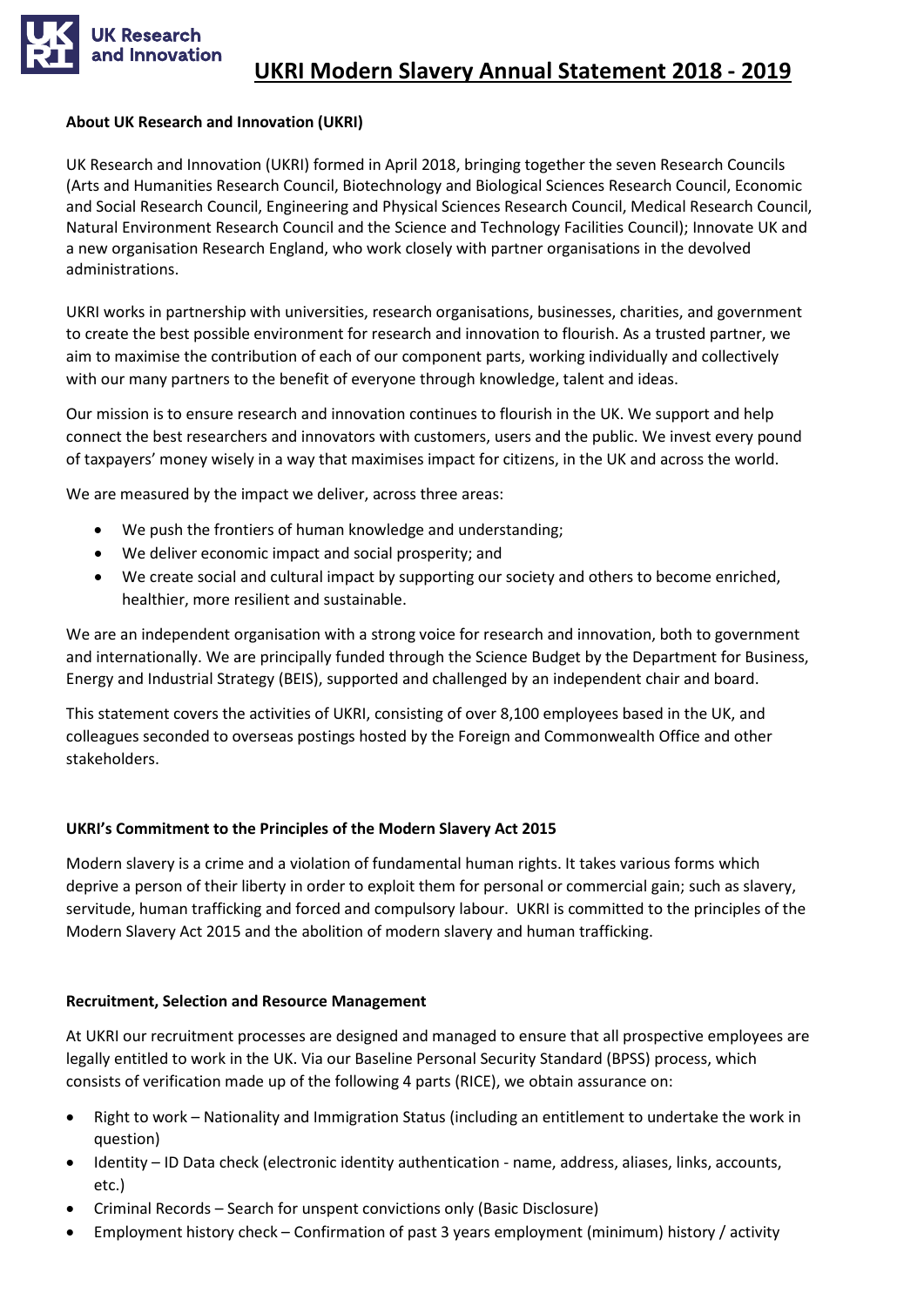

Furthermore, UKRI has a rigorous suite of policies and a confidential Employee Assistance Programme all of which are designed to support and safeguard our employees.

#### **Relevant Policies**

The Organisation operates a series of policies to mitigate the risk of modern slavery and outlines the steps taken to prevent slavery and human trafficking in its operations; these include the Code of Conduct, Whistleblowing Policy and the Disciplinary Policy. UKRI is also developing a Safeguarding Policy, which includes International Safeguarding. These policies are accessible to all UKRI staff and the public and are currently being reviewed and modernised.

Whistleblowing Policy - UKRI encourages all its staff, customers and other business partners to report any concerns related to the direct activities, or the supply chains of, the organisation. This includes any circumstances that may give rise to an enhanced risk of slavery or human trafficking. UKRI's whistleblowing procedure is designed to provide a simple process for employees and other concerned parties to make disclosures, without fear of retaliation. Employees, customers or other concerned parties can also refer to the UK National Helpline a[t https://www.modernslaveryhelpline.org/](https://www.modernslaveryhelpline.org/) or call 0800 012 1700.

### **The UKRI Supply Chain**

We are committed to ensuring transparency within our business and supply chain; and ensuring our approach to tackling modern slavery and human trafficking is consistent with our disclosure obligations under the Modern Slavery Act 2015. We endorse the implementation and promotion of ethical business practises to protect our staff from abuse and exploitation and expect the same high standards from all our contractors, suppliers and other business partners. As part of our contracting processes we include specific prohibitions against the use of forced, compulsory or trafficked labour, or anyone held in slavery or servitude, whether adults or children. We expect that our suppliers will hold their own suppliers to the same high standards.

UKRI's procurement for goods and services is provided by a shared services provider, UK SBS. Our supply chain is extensive, and we procure goods and services from a wide range of suppliers. UK SBS have published their statement on Slavery & Human Trafficking which includes their mechanisms for guarding against modern slavery in their client's supply chains. This statement is published on their website and can be found here:

[http://www.uksbs.co.uk/use/Documents/UK%20SBS%20Slavery%20and%20Human%20Trafficking%20Stat](http://www.uksbs.co.uk/use/Documents/UK%20SBS%20Slavery%20and%20Human%20Trafficking%20Statement.pdf) [ement.pdf](http://www.uksbs.co.uk/use/Documents/UK%20SBS%20Slavery%20and%20Human%20Trafficking%20Statement.pdf)

### **Modern Slavery Training and Awareness**

Prior to the founding of UKRI, and the start of UKRI's first financial year, individual Councils introduced an e-learning Modern Slavery Awareness training tool accessible to UKRI staff. A significant number of employees have been trained and the current provision is being reviewed to ensure that those who require training have access. We have published the Modern Slavery & Human Trafficking Policy with guidance for employees, so staff are fully informed about modern slavery and what to do if they suspect it is taking place within our business and supply chain, as well as in organisations benefiting from our funding.